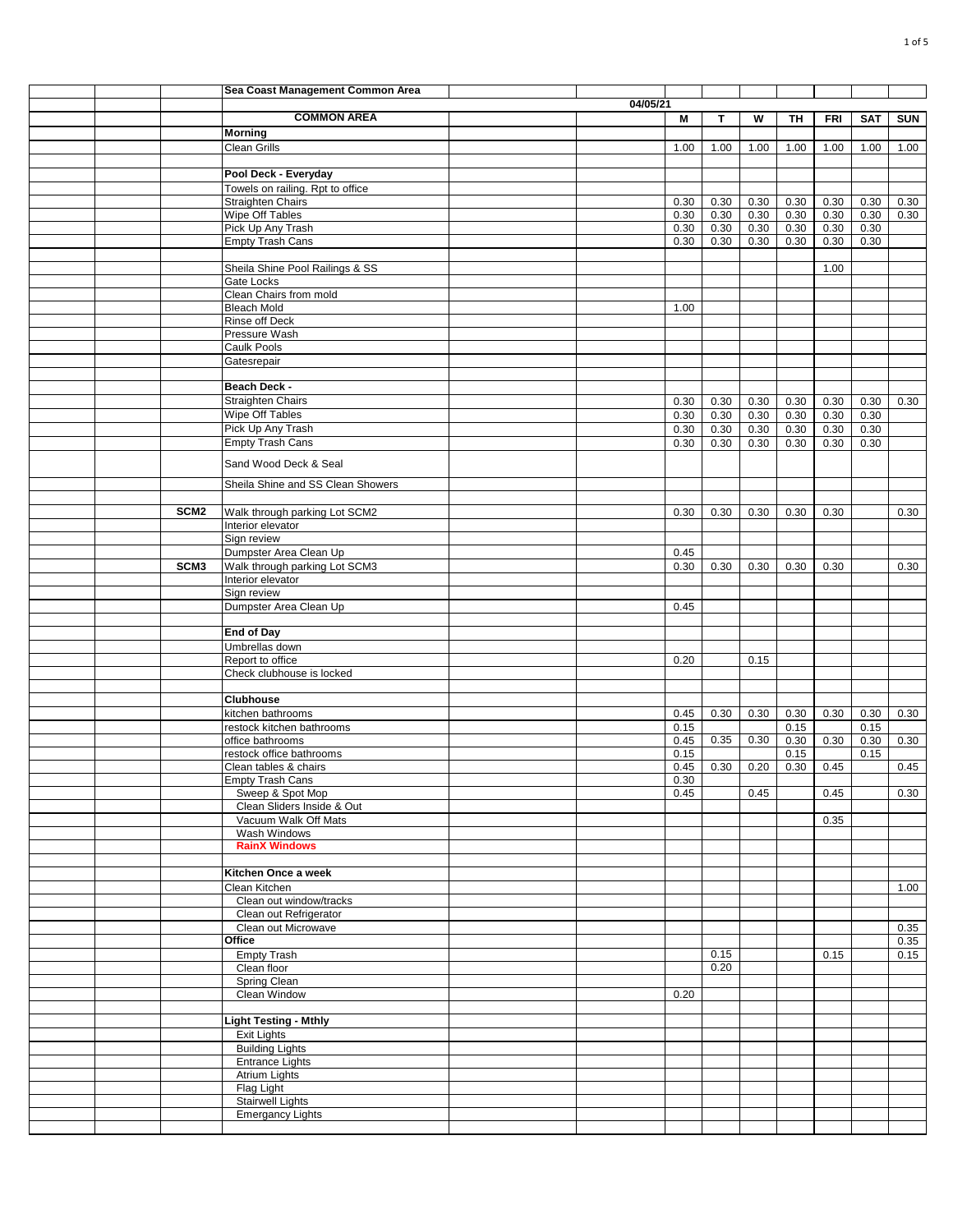|  | Sea Coast Management Common Area |          |      |   |      |      |            |            |
|--|----------------------------------|----------|------|---|------|------|------------|------------|
|  |                                  | 04/05/21 |      |   |      |      |            |            |
|  | <b>COMMON AREA</b>               |          | М    | w | TH.  | FRI  | <b>SAT</b> | <b>SUN</b> |
|  | SCM <sub>2</sub>                 |          |      |   |      |      |            |            |
|  | <b>Elevator Lobbies</b>          |          |      |   |      |      |            |            |
|  | <b>Empty Trash Cans</b>          |          | 0.45 |   | 0.45 |      |            |            |
|  | Wipe Horizonal Surfaces          |          | 0.45 |   | 0.45 | 0.45 |            |            |
|  | Blow Floor - Spot Mop            |          |      |   |      |      |            |            |
|  | Wipe Handrails                   |          | 0.45 |   | 0.45 | 0.45 |            |            |
|  | Vacuum Walk-Off Mats             |          |      |   |      |      |            |            |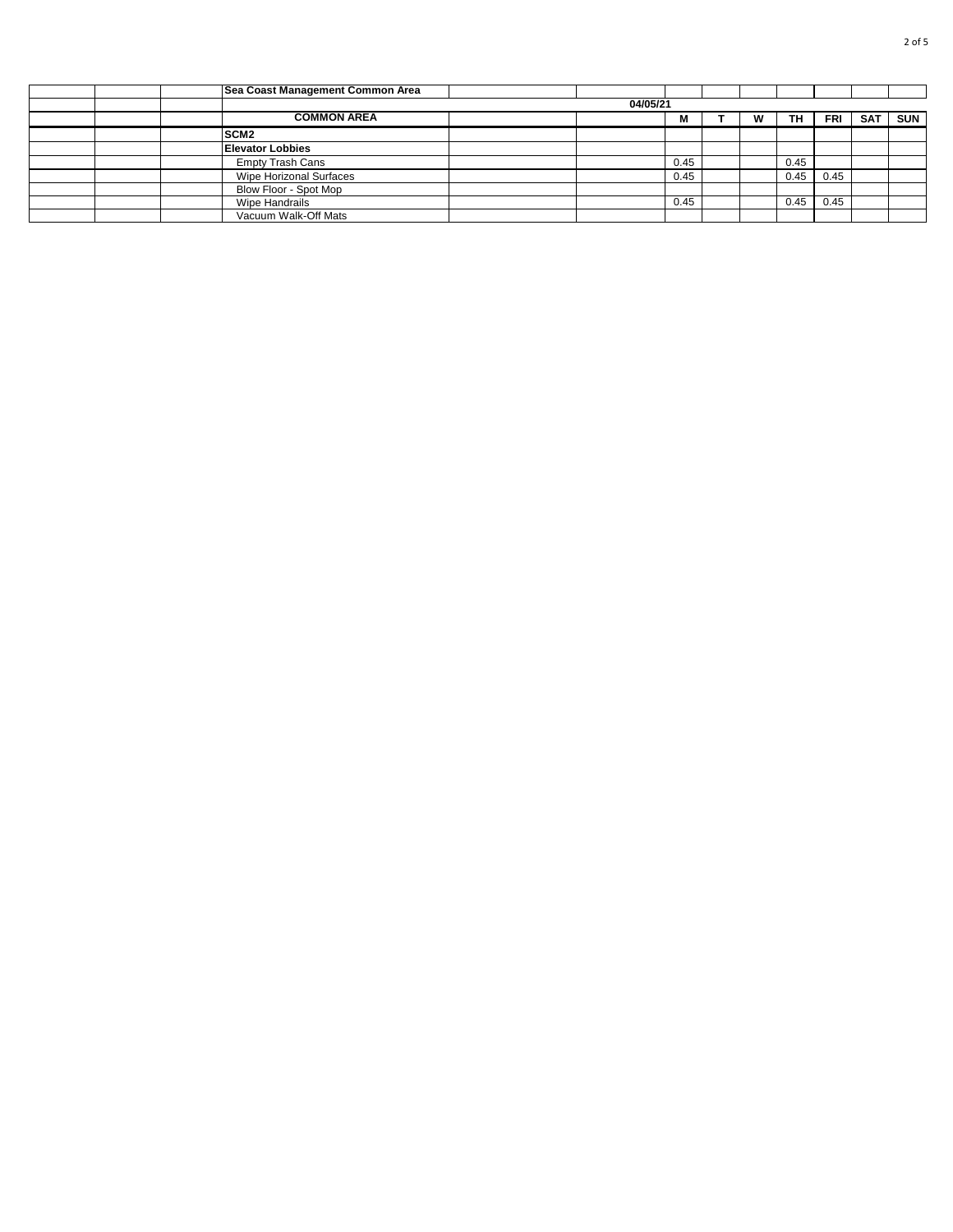|  | Sea Coast Management Common Area            |          |      |      |      |      |      |            |            |
|--|---------------------------------------------|----------|------|------|------|------|------|------------|------------|
|  |                                             | 04/05/21 |      |      |      |      |      |            |            |
|  | <b>COMMON AREA</b>                          |          | M    | Т    | W    | TΗ   | FRI  | <b>SAT</b> | <b>SUN</b> |
|  |                                             |          |      |      |      |      |      |            |            |
|  | Clean Both sides of Door Glass              |          |      |      |      |      |      |            |            |
|  | Clean windows In/Out                        |          |      |      |      |      |      |            |            |
|  | Sanatize luggage carts                      |          | 0.45 |      |      |      |      |            |            |
|  | <b>Elevator &amp; Interiors</b>             |          |      |      |      |      |      |            |            |
|  | Wipe Down Interior Panels                   |          |      | 0.45 |      |      | 0.45 | 0.20       | 0.15       |
|  | Sheila Shine                                |          |      | 0.45 |      |      | 0.45 |            |            |
|  | Clean tracks hard wire brush                |          |      |      |      |      |      |            |            |
|  | Mop floor & corners                         |          |      |      |      |      | 0.45 |            |            |
|  | Full sanatize                               |          |      | 0.45 |      |      |      |            |            |
|  | <b>Walkways &amp; Stairwell</b>             |          |      |      |      |      |      |            |            |
|  |                                             |          |      |      |      |      |      |            |            |
|  | Items in walkways? Picture report to office |          |      |      |      |      |      |            |            |
|  | <b>Blow</b>                                 |          |      |      |      |      |      |            |            |
|  | Spot Mop                                    |          |      |      |      | 0.30 |      |            |            |
|  | Pick up trash                               |          |      |      |      |      |      |            |            |
|  | Wipe Handrails                              |          |      |      |      | 0.45 |      |            |            |
|  | Wash down                                   |          |      |      |      |      |      |            |            |
|  | Pressure Wash                               |          |      |      |      |      |      |            |            |
|  | <b>Laundry Rooms</b>                        |          |      |      |      |      |      |            |            |
|  | Sweep-Spot Mop                              |          |      |      | 0.45 |      | 0.45 |            |            |
|  | <b>Empty Trash Cans</b>                     |          |      |      | 0.20 |      |      |            |            |
|  | Wipe Horizonal Surfaces                     |          |      |      | 0.45 |      | 0.45 |            |            |
|  | Ducts cleaned out                           |          |      |      |      |      | 1.00 |            |            |
|  | <b>Parking lots</b>                         |          |      |      |      |      |      |            |            |
|  |                                             |          |      |      |      |      |      |            |            |
|  | Garbage Pick up                             |          |      |      |      |      |      |            |            |
|  | Trash Chutes - Clear                        |          | 0.45 |      |      |      | 1.00 |            |            |
|  | Trash Chutes - Deorderized                  |          |      |      |      |      | 0.45 |            |            |
|  | <b>Pressure Wash Trash Receptacle</b>       |          |      |      |      |      |      |            |            |
|  | Recycle Area cleaned                        |          |      |      |      |      |      |            |            |
|  | Recycle Bins pressure washed                |          |      |      |      |      |      |            |            |
|  | Numbers stenciled                           |          |      |      |      |      |      |            |            |
|  | Lines striped                               |          |      |      |      |      |      |            |            |
|  | Tagging cars-Summer                         |          |      |      |      |      |      |            |            |
|  | Towing-Summer                               |          |      |      |      |      |      |            |            |
|  | NO BLOWING SAND IN DRAINS!                  |          |      |      |      |      |      |            |            |
|  | Dumpster Enclosure                          |          |      |      |      |      |      |            |            |
|  | <b>Consolidate Bulk</b>                     |          |      |      |      |      |      |            |            |
|  | SCM3                                        |          | 0.45 |      |      |      |      |            |            |
|  |                                             |          |      |      |      |      |      |            |            |
|  | <b>Elevator Lobbies</b>                     |          |      |      |      |      |      |            |            |
|  | <b>Empty Trash Cans</b>                     |          | 0.45 |      |      | 0.45 |      |            |            |
|  | Wipe Horizonal Surfaces                     |          | 0.45 |      |      | 0.45 | 0.45 | 0.45       |            |
|  | Blow Floor - Spot Mop                       |          |      |      |      |      |      |            |            |
|  | <b>Wipe Handrails</b>                       |          | 0.45 |      |      | 0.45 |      |            |            |
|  | Vacuum Walk-Off Mats                        |          |      |      |      |      |      |            |            |
|  | Clean Both sides of Door Glass              |          |      |      |      |      |      |            |            |
|  |                                             |          |      |      |      |      |      |            |            |
|  | Clean windows In/Out                        |          |      |      |      |      |      |            |            |
|  | Sanatize luggage carts                      |          | 0.45 |      |      |      |      |            |            |
|  | <b>Elevator &amp; Interiors</b>             |          |      |      |      |      |      |            |            |
|  | Wipe Down Interior Panels                   |          |      | 0.45 |      |      | 0.45 | 0.45       |            |
|  | Sheila Shine                                |          |      | 0.45 |      |      | 0.45 |            |            |
|  | Clean tracks hard wire brush                |          |      |      |      |      |      |            |            |
|  |                                             |          |      |      |      |      |      |            |            |
|  | Mop floor & corners                         |          |      |      |      |      | 0.45 |            |            |
|  | Full sanatize                               |          | 0.45 |      |      |      |      |            |            |
|  | <b>Walkways &amp; Stairwell</b>             |          |      |      |      |      |      |            |            |
|  | Items in walkways? Picture report to office |          |      |      |      |      |      |            |            |
|  |                                             |          |      |      |      |      |      |            |            |
|  | <b>Blow</b>                                 |          |      |      |      |      |      |            |            |
|  | Spot Mop                                    |          |      |      |      | 0.30 |      |            |            |
|  | Pick up trash                               |          |      |      |      |      | 0.45 |            |            |
|  | <b>Wipe Handrails</b>                       |          |      |      |      | 0.45 |      |            |            |
|  | Wash down                                   |          |      |      |      |      |      |            |            |
|  | Pressure Wash                               |          |      |      |      |      |      |            |            |
|  | <b>Laundry Rooms</b>                        |          |      |      |      |      |      |            |            |
|  | Sweep-Spot Mop                              |          |      |      | 0.45 |      | 0.45 |            |            |
|  | <b>Empty Trash Cans</b>                     |          |      |      | 0.20 |      |      |            |            |
|  | <b>Wipe Horizonal Surfaces</b>              |          |      |      |      |      |      |            |            |
|  |                                             |          |      |      | 0.45 |      | 0.45 |            |            |
|  | Ducts cleaned out                           |          |      |      |      |      | 1.00 |            |            |
|  | <b>Parking lots</b>                         |          |      |      |      |      |      |            |            |
|  | Garbage Pick up                             |          |      |      |      |      |      |            |            |
|  | Trash Chutes - Clear                        |          | 0.45 |      |      |      | 1.00 |            | 0.35       |
|  | Trash Chutes - Deorderized                  |          |      |      |      |      | 0.25 |            |            |
|  | Pressure Wash Trash Receptacle              |          |      |      |      |      |      |            |            |
|  | Recycle Area cleaned                        |          | 0.45 |      |      |      |      |            |            |
|  | Recycle Bins pressure washed                |          |      |      |      |      |      |            |            |
|  | Lines striped                               |          |      |      |      |      |      |            |            |
|  | <b>Test Building Lights</b>                 |          |      |      |      |      |      |            |            |
|  |                                             |          |      |      |      |      |      |            |            |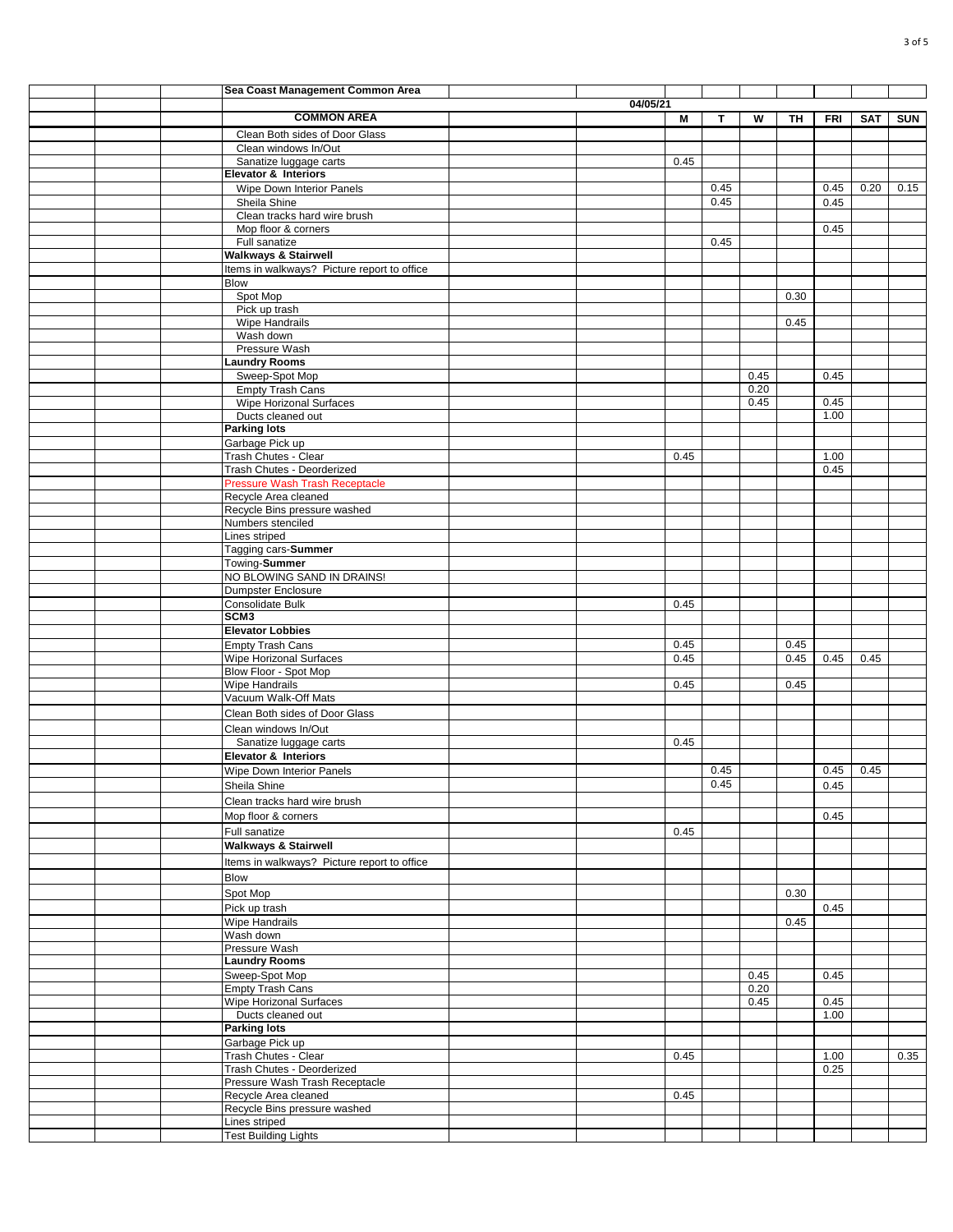|  | Sea Coast Management Common Area |          |      |            |            |      |      |            |            |
|--|----------------------------------|----------|------|------------|------------|------|------|------------|------------|
|  |                                  | 04/05/21 |      |            |            |      |      |            |            |
|  | <b>COMMON AREA</b>               |          | M    |            | W          | TH.  | FRI  | <b>SAT</b> | <b>SUN</b> |
|  | Tagging cars-Summer              |          |      |            |            |      |      |            |            |
|  | Towing-Summer                    |          |      |            |            |      |      |            |            |
|  | Pressure Wash Trash Receptacle   |          |      |            |            |      |      |            |            |
|  | Clean/Deodorize Trash Chute      |          |      |            |            |      |      |            |            |
|  | NO BLOWING SAND IN DRAINS!       |          |      |            |            |      |      |            |            |
|  | Dumpster Enclosure               |          |      |            |            |      |      |            |            |
|  | Consolidate Bulk                 |          | 0.45 |            |            |      |      |            |            |
|  |                                  |          |      |            |            |      |      |            |            |
|  | <b>Breaks</b>                    |          |      |            |            |      |      |            |            |
|  | Chris                            |          | 0.30 | 0.30       | 0.30       | 0.30 | 0.30 | <b>OFF</b> | <b>OFF</b> |
|  | Derick                           |          | 0.00 | <b>OFF</b> | <b>OFF</b> | 0.00 | 0.30 | 0.00       | 0.30       |
|  |                                  |          |      |            |            |      |      |            |            |
|  |                                  |          |      |            |            |      |      |            |            |